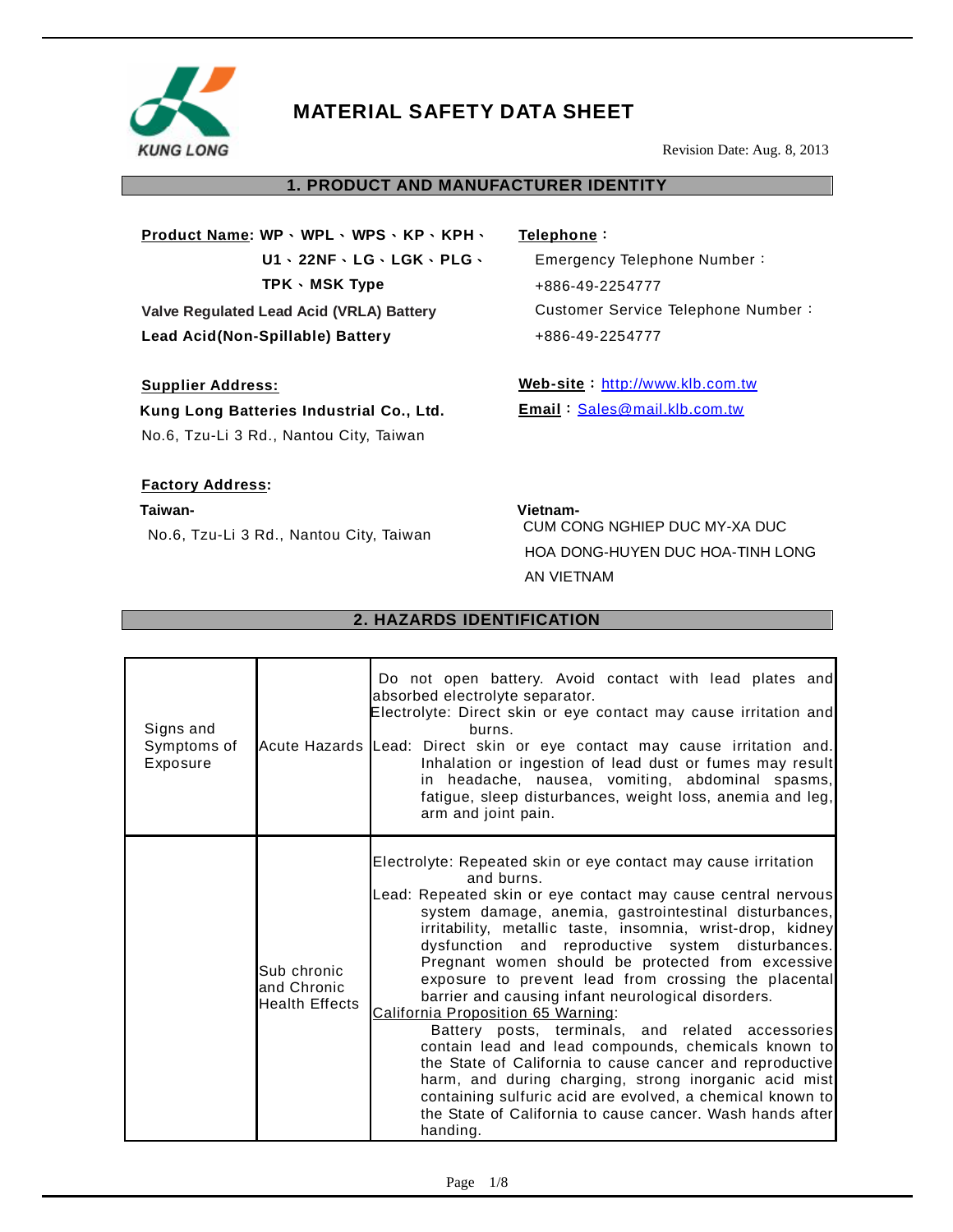

Revision Date: Aug. 8, 2013

| Medical<br>Conditions<br>Generally<br>Aggravated<br>Exposure                        | by bronchitis, emphysema, dental erosion. | Contact with internal components if battery is broken or opened, then persons<br>with the following medical conditions must take precautions: pulmonary edema, |                               |                  |
|-------------------------------------------------------------------------------------|-------------------------------------------|----------------------------------------------------------------------------------------------------------------------------------------------------------------|-------------------------------|------------------|
| Routes of<br>Entry                                                                  | Inhalation - Yes<br>Ingestion - Yes       | Eye Contact - Yes                                                                                                                                              |                               |                  |
| Chemical(s) Listed as<br>Carcinogen or potential Proposition 65 - Yes<br>Carcinogen |                                           | National Toxicology<br>Program - Yes                                                                                                                           | I.A.R.C.<br>Monographs<br>Yes | O.S.H.A.<br>· NO |

# **3. COMPOSITION/INFORMATION ON INGREDIENTS**

Identification of single or mixed substance product: Mixed substance product. ※**PBB spices or PBDE spices is not involved**

| <b>Components</b>                | <b>CAS#</b> | Hazard<br>Category                     |                    | <b>OSHA PEL ACGIH TLV</b>                              | % (By<br>weight) |
|----------------------------------|-------------|----------------------------------------|--------------------|--------------------------------------------------------|------------------|
| Lead                             | 7439-92-1   | Acute-Chronic                          |                    | 0.05 mg/m <sup>3</sup> 0.15 mg/m <sup>3</sup>          | $45 - 60%$       |
| Lead Dioxide                     | 1309-60-0   | Acute-Chronic                          |                    | 0.05 mg/m <sup>3</sup> 0.15 mg/m <sup>3</sup> 15 ~ 25% |                  |
| <b>Sulfuric Acid Electrolyte</b> | 7664-93-9   | Acute-Chronic<br>Reactive<br>-Oxidizer |                    | 1.00 mg/m <sup>3</sup> 1.00 mg/m <sup>3</sup> 15 ~ 20% |                  |
| Calcium (lead calcium<br>alloy)  | 7440-70-2   | Reactive                               | Not<br>Established | Not.<br>Established                                    | $<0.06\%$        |
| Tin                              | 7440-31-5   | Chronic                                | 2mg/m <sup>3</sup> | 2mg/m <sup>3</sup>                                     | $<0.6\%$         |
| Arsenic (inorganic)              | 7440-38-2   | Acute-Chronic $0.01 \text{mg/m}^3$     |                    | $0.01$ mg/m <sup>3</sup>                               | $< 0.0006\%$     |
| Non-Hazardous Materials          | N/A         | Not applicable                         | N/A                | N/A                                                    | $5 - 10\%$       |

**(The non-hazardous materials include ABS plastic, glass fiber, rubber, copper, benjamin)** 

# **4. FIRST AID MEASURES**

#### **Battery Electrolyte**:

| Inhalation:          | Remove to fresh air. Give oxygen or artificial respiration if needed. Get<br>immediate medical attention.                                                                                                                                        |
|----------------------|--------------------------------------------------------------------------------------------------------------------------------------------------------------------------------------------------------------------------------------------------|
| Eye Contact:         | Flush with plenty of water for at least 15 minutes. Get immediate<br>medical attention.                                                                                                                                                          |
| <b>Skin Contact:</b> | Remove contaminated clothing and flush affected areas with plenty of<br>water for at least 15 minutes.                                                                                                                                           |
| Ingestion:           | Do not induce vomiting. Dilute by giving large quantities of water. If<br>available give several glass of milk. Do not give anything by mouth to an<br>unconscious person. Give CPR if breathing has topped. Get immediate<br>medical attention. |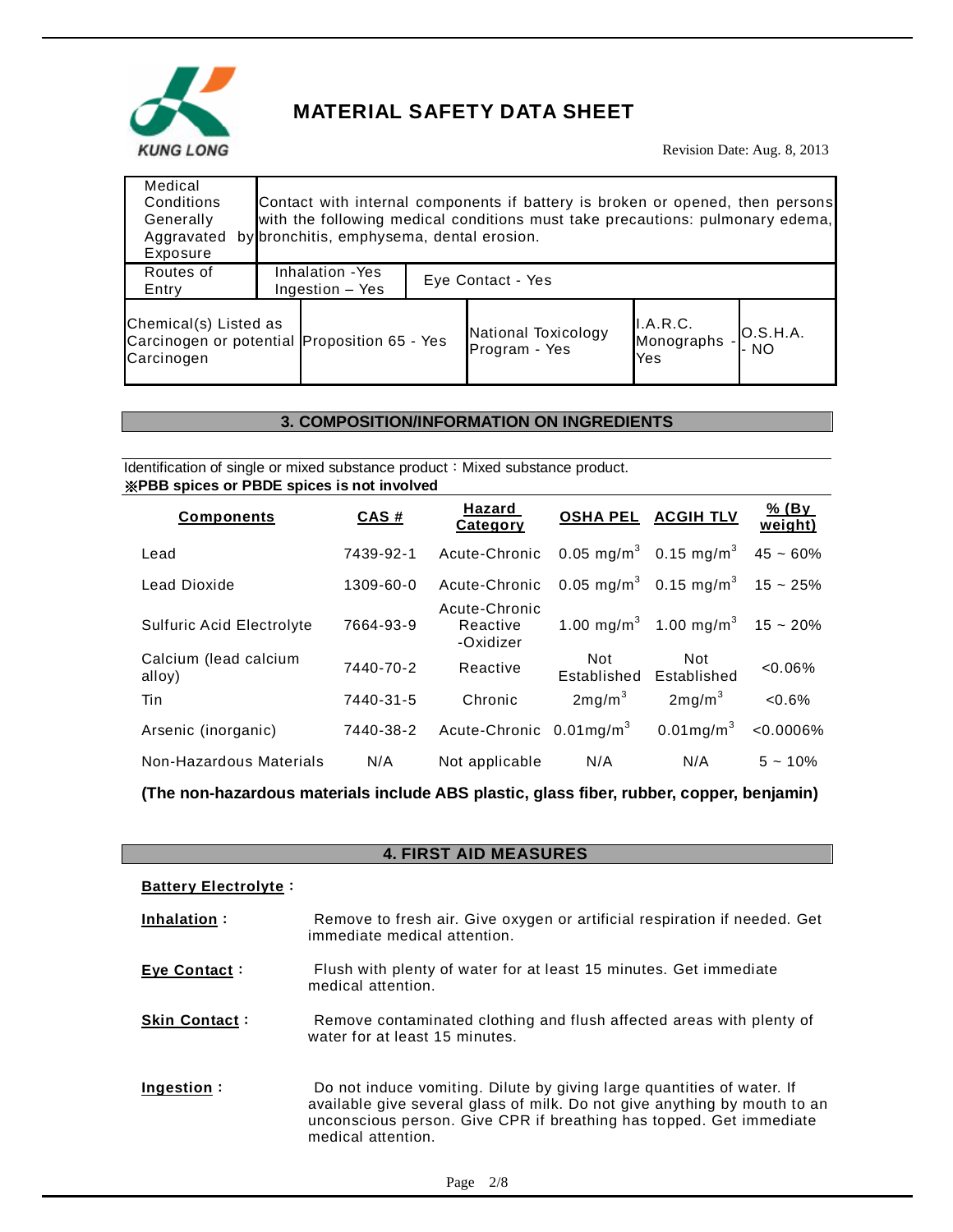

Revision Date: Aug. 8, 2013

## **Routes of Entry**:

Electrolyte: Harmful by all routes of entry.

#### **Inhalation**:

Electrolyte: Breathing of sulfuric acid vapors or mists may cause severe respiratory irritation.

#### **Ingestion**:

Electrolyte: May cause severe irritation of mouth, throat, esophagus, and stomach.

#### **Skin Contact**:

Electrolyte: Severe irritation, burns, and ulceration.

#### **Eye Contact**:

Electrolyte: Severe irritation, burns, cornea damage, and blindness.

#### **Effects of Overexposure – Acute**:

Electrolyte: Severe skin irritation, damage to cornea may cause blindness, upper respiratory irritation.

#### **Effects of Overexposure – Chronic**:

Electrolyte: Possible erosion of tooth enamel; inflammation of nose, throat, and bronchial tubes.

#### **Carcinogenic**:

Electrolyte: The International Agency for Research on Cancer (IARC) has classified " strong inorganic acid mist containing sulfuric acid" as a Category 1 carcinogen, a substance that is carcinogenic to humans. This classification does not apply to liquid forms of sulfuric acid or sulfuric acid solutions contained within the battery. Inorganic acid mist (sulfuric acid mist) is not generated under normal use of this product. Misuse of the product, such as overcharging, may result in the generation of sulfuric acid mist.

#### **Medical Conditions Generally Aggravated by Exposure**:

Overexposure to sulfuric acid mist may cause lung damage and aggravate pulmonary conditions. Contact of electrolyte with skin may aggravate skin diseases such as eczema and contact dermatitis. Contact of electrolyte with eyes may damage cornea and/or cause blindness. Lead and its compounds can aggravate some forms of kidney, liver, and neurological and diseases.

#### **5. FIRE-FIGHTING MEASURES**

| <b>Flash Point:</b>         | Not Applicable                                                                      |
|-----------------------------|-------------------------------------------------------------------------------------|
| <b>Flammable Limits:</b>    | Lower limit 4.10% (Hydrogen gas in air) Upper limit 74.20%                          |
| <b>Extinguishing Media:</b> | Class ABC, Dry chemical, CO2 or halon, or water spray                               |
|                             | Auto – Ignition Temperature: $357^{\circ}$ C (polypropylene), $245^{\circ}$ C (ABS) |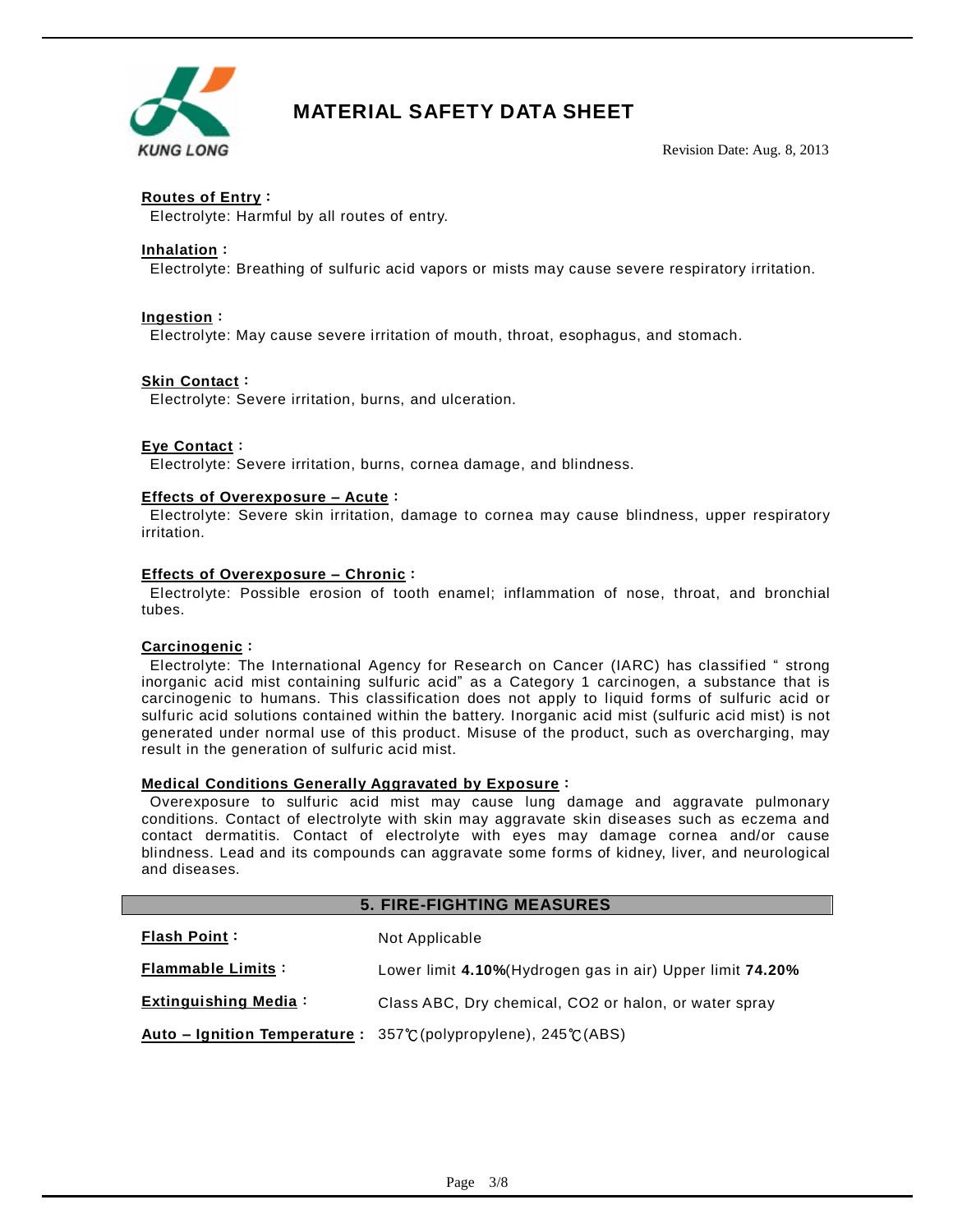

Revision Date: Aug. 8, 2013

## **Special Fire Fighting Procedures**:

If batteries are on charge, turn off power. Use positive pressure, self-contained breathing apparatus in fighting fire. Water applied to electrolyte generates heat and causes it to spatter. Wear acid resistant clothing. Ventilate area well.

## **Unusual Fire and Explosion Hazards**:

Hydrogen gas may be produced and may explode if ignited. Remove all sources of ignition. Sulfuric acid vapors are generated upon overcharge and case failure. Avoid open flames/sparks/other sources of ignition near battery.

# **6. ACCIDENTAL RELEASE MEASURES**

## **Steps to be Taken in Case of Broken Battery Case or Electrolyte Leakage**:

Avoid contact with acid materials. Use soda ash or lime to neutralize. Flush with water. Dispose of clean-up materials as a hazardous waste.

#### **Waste Disposal Method**:

Dispose of in accordance with Federal, State and Local Regulations. Do not incinerate. Batteries should be shipped to a reclamation facility for recovery of the metal and plastic components as the proper method of waste management. Contact distributors for appropriate product return procedures.

#### **Other Precautions**:

Do not charge in unventilated areas. Do not use organic solvents or other than recommended chemical cleaners on battery.

#### **Procedures for cleanu**p:

Avoid contact with any spilled material. Contain spill, isolate hazard area, and deny entry. Limit site access to emergency responders. Neutralize with sodium bicarbonate, soda ash, lime or other neutralizing agent. Place battery in suitable container for disposal. Dispose of contaminated material in accordance with applicable local, state and federal regulations. Sodium bicarbonate, soda ash, sand, lime or other neutralizing agent should be kept on-site for spill remediation.

#### **Personal Precautions:**

Acid resistant aprons, boots and protective clothing. ANSI approved safety glasses with side shields/face shield recommended.

#### **Environmental Precautions:**

Lead and its compounds and sulfuric acid can pose a severe threat to the environment. Contamination of water, soil and air should be prevented.

#### **7. HANDLING AND STORAGE**

## **Precautions to be taken in handing and storage**:

Store away from reactive materials, open flames and sources of ignition as defined in Section 10-Stability and Reactivity Data. Store batteries in cool, dry, well-ventilated areas. Batteries should be stored under roof for protection against adverse weather conditions. Avoid damage to containers.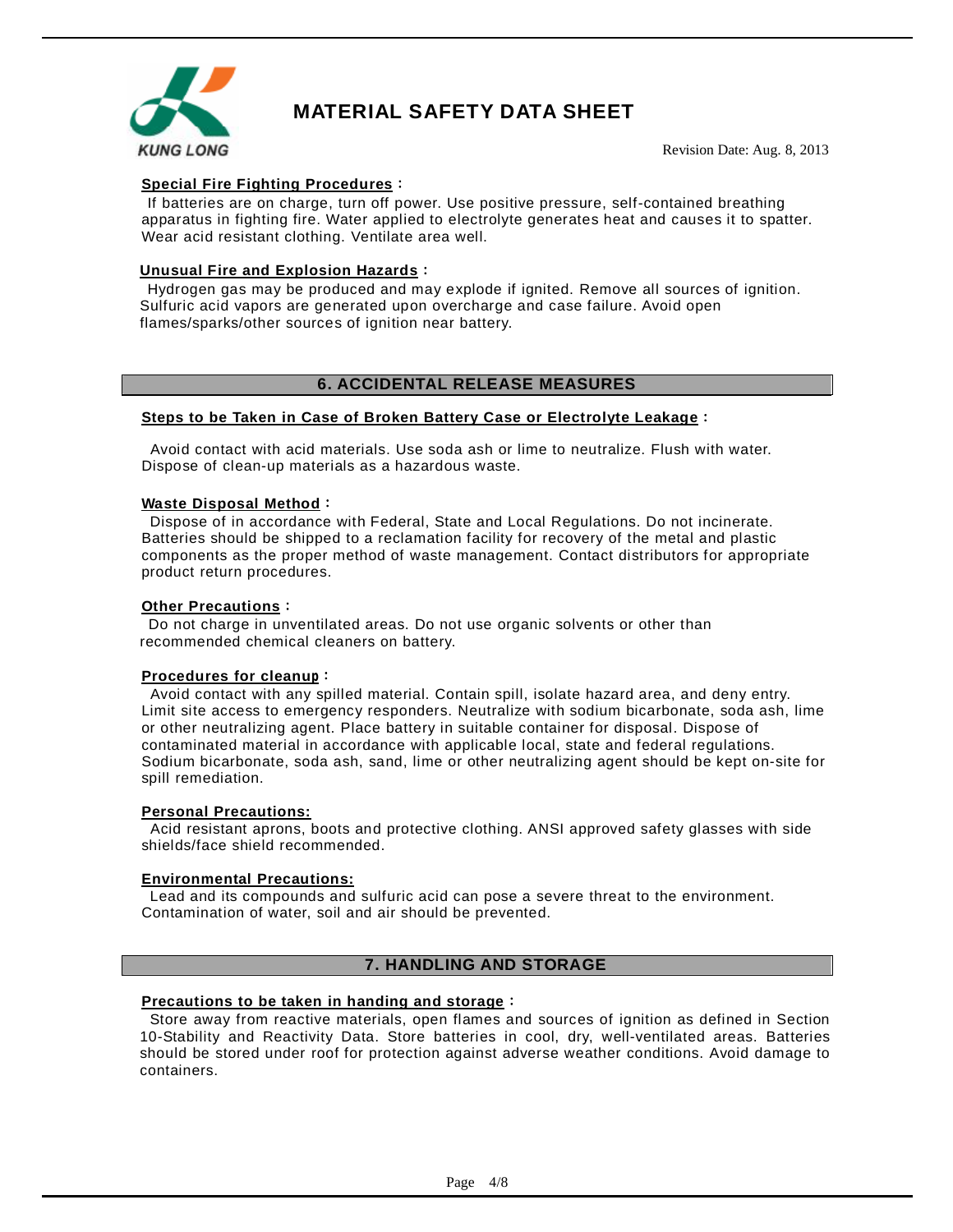

Revision Date: Aug. 8, 2013

## **Other Precautions**:

Good personal hygiene and work practices are mandatory. Refrain from eating, drinking or smoking in work areas. Thoroughly wash hands, face, neck and arms, before eating, drinking and smoking. Work clothes and equipment should remain

in designated lead contaminated areas, and never taken home or laundered with personal clothing. Wash soiled clothing, work clothes and equipment before reuse.

#### **8. EXPOSURE CONTROLS/ PERSONAL PROTECTION**

#### **General**:

Normal room ventilation is sufficient during normal use and handling.

#### **Personal Protective Equipment (in the Event of Battery Case Breakage)**:

Always wear safety glasses with side shields or full-face shield. Use rubber or neoprene glove. Wear acid resistant boots, apron or clothing.

#### **Work / Hygienic Practices**:

Remove jewelry, rings, watcher and any other metallic objects while working on batteries. All tools should be adequately insulated to avoid the possibility of shorting connections. Do not lay tools on top of battery. Be sure to discharge static electricity from tools and individual person by touching a grounded surface in the vicinity of the batteries, but away from cells. Batteries are heavy. Serious injury can result from improper lifting or installation. Do not lift, carry, install or remove cells by lifting or pulling the terminal posts for safety reasons and because terminal posts and post seals may be damaged. Do not wear nylon clothes or overalls as they can create static electricity. Do keep a fire extinguisher and emergency communications device in the work area.

| 9. PHYSICAL AND CHEMICAL PROPERTIES      |                                                                                                                                                                                                                                    |  |  |  |
|------------------------------------------|------------------------------------------------------------------------------------------------------------------------------------------------------------------------------------------------------------------------------------|--|--|--|
| <b>Boiling Point:</b>                    | $110^{\circ}$ C ~ $112^{\circ}$ C                                                                                                                                                                                                  |  |  |  |
| Vapor Pressure:                          | 21 mm Hg. at $25^{\circ}$ C                                                                                                                                                                                                        |  |  |  |
| Vapor Density (AIR = $1$ ):              | Electrolyte 3.4                                                                                                                                                                                                                    |  |  |  |
| Specific Gravity ( $H_2O = 1$ ):         | $1.170 - 1.335$                                                                                                                                                                                                                    |  |  |  |
| <b>Solubility in Water:</b>              | Sulfuric Acid is 100% soluble in water.                                                                                                                                                                                            |  |  |  |
| Appearance and Odor:                     | The battery is a solid article consisting of an opaque plastic<br>case with two lead terminals; no apparent odor. Electrolyte is a<br>liquid absorbed in glass mat material, a little pungent odor.                                |  |  |  |
| <b>10. STABILITY AND REACTIVITY</b>      |                                                                                                                                                                                                                                    |  |  |  |
| Stability:                               | Stable under normal conditions                                                                                                                                                                                                     |  |  |  |
| <b>Conditions to Avoid:</b>              | Avoid shorting circuit or sparks near battery. Avoid<br>prolonged over-charging.<br>Use only approved charging methods. Do not<br>charge in gas tight containers. Sparks, open<br>flames, keep battery away from strong oxidizers. |  |  |  |
| <b>Hazardous Decomposition Products:</b> | Combustion can produce carbon dioxide and<br>carbon monoxide.                                                                                                                                                                      |  |  |  |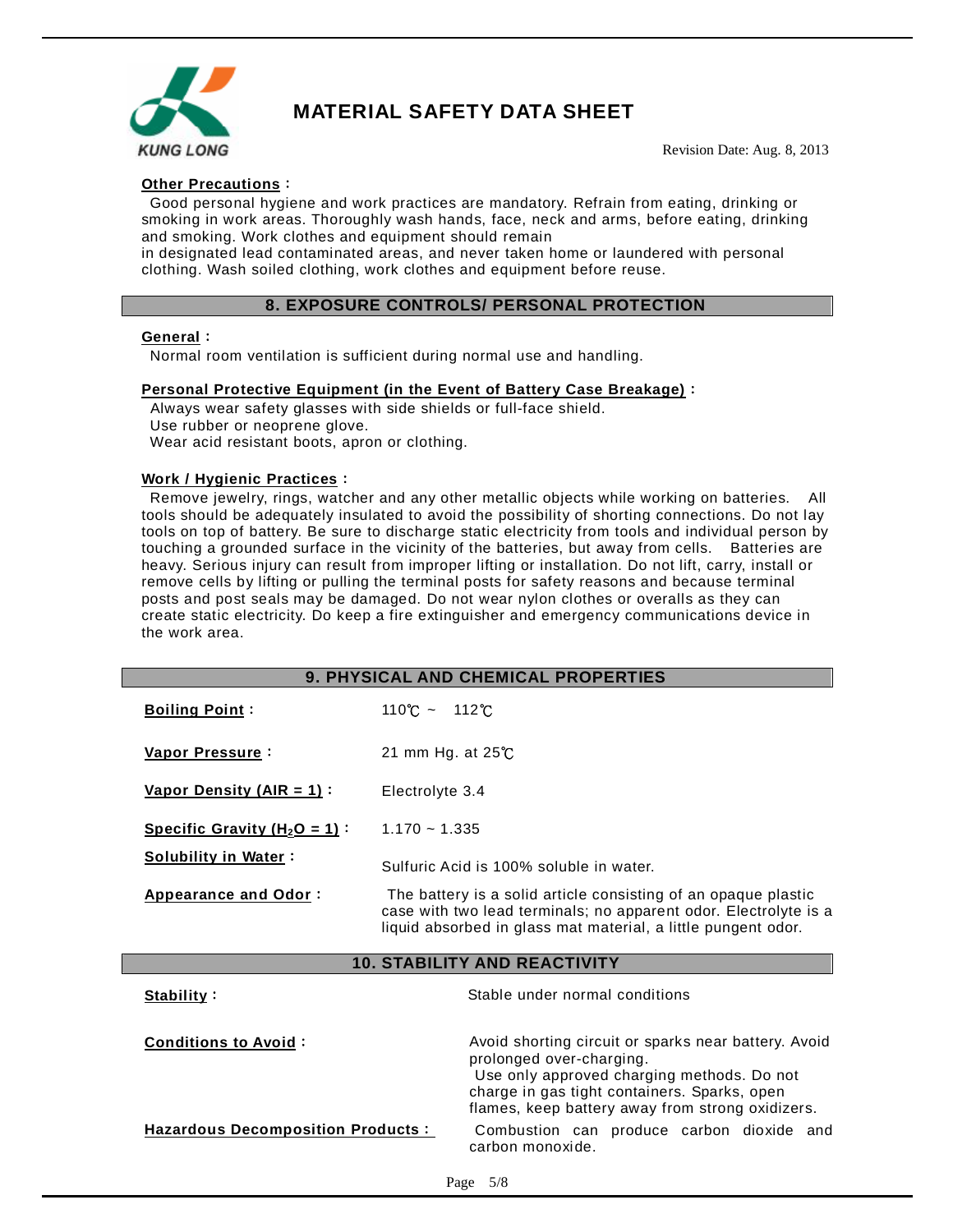

Revision Date: Aug. 8, 2013

**Hazardous Polymerization**: Hazardous Polymerization has not been reported.

## **11. TOXICOLOGICAL INFORMATION**

## **General:**

The primary routes of exposure to lead are ingestion or inhalation of dust and fumes.

#### **Chronic: Inhalation/Ingestion:**

Prolonged exposure to lead and its compounds may produce many of the symptoms of short-term exposure and may also cause central nervous system damage, gastrointestinal disturbances, anemia, and wrist drop. Symptoms of central nervous system damage include fatigue, headaches, tremors, hypertension, hallucination, convulsions and delirium. Kidney dysfunction and possible injury has also been associated with chronic lead poisoning. Chronic over-exposure to lead has been implicated as a causative agent for the impairment of male and female reproductive capacity, but there is at present, no substantiation of the implication. Pregnant women should be protected from excessive exposure. Lead can cross the placental barrier and unborn children may suffer neurological damage or developmental problems due to excessive lead exposure in pregnant women.

#### **Acute: Inhalation/Ingestion:**

Exposure to lead and its compounds may cause headaches, nausea, vomiting, abdominal spasms, fatigue, sleep disturbances, weight loss, anemia. Kidney damage, as well as anemia, can occur from acute exposure.

#### **12. ECOLOGICAL INFORMATION**

In most surface water and groundwater, lead forms compounds with anions such as hydroxides, carbonates, sulfates, and phosphates, and precipitates out of the water column. Lead may occur as sorbed ions or surface coatings on sediment mineral particles or may be carried in colloidal particles in surface water. Most lead is strongly retained in soil, resulting in little mobility. Lead may be immobilized by ion exchange with hydrous oxides or clays or by chelation with humic or fulvic acids in the soil. Lead(dissolved phase) is bioaccumulated by plants and animals, both aquatic and terrestrial.

#### **13. DISPOSAL CONSIDERATIONS**

The Lead-Acid batteries are completely recyclable. Return whole scrap batteries to distributor, manufacturer or lead smelter for recycling. For information on returning batteries to **LONG** battery for recycling call **+886-49-2254777** For neutralized spills, place residue in acid-resistant containers with sorbent material, sand or earth and dispose of in accordance with local, state and federal regulations for acid and lead compounds. Contact local and/or state environmental officials regarding disposal information.

#### **14. TRANSPORT INFORMATION**

#### **NFPA Hazard Rating for Sulfuric Acid**:

Flammability  $(Red) = 0$  Health  $(Blue) = 3$  Reactivity  $(Yellow) = 2$ 

**Transportation Information Proper shipping name: "Batteries, Wet, Non-spillable, Electric storage, Not regulated"**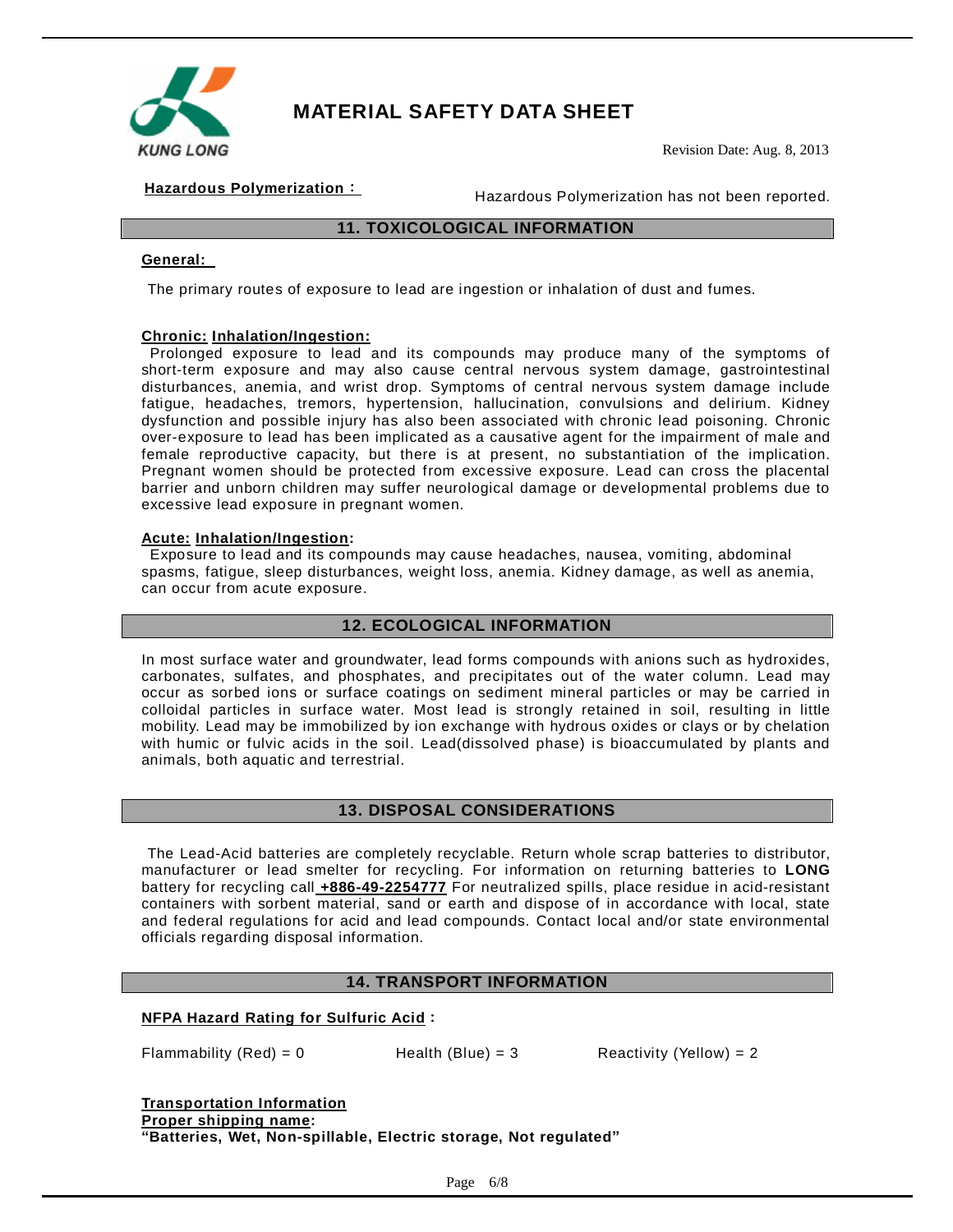

Revision Date: Aug. 8, 2013

# **U.S. DOT**:

DOT-Our Non-spillable batteries are **Not subject to DG regulations**, since they meet the requirements of 49 CFR 173.159(d). They do not have an assigned UN number nor do they require additional DOT hazard labeling.

# **IATA / ICAO**:

IATA/ICAO- **LONG** batteries are exempt from **DG regulations**, and classified as a "Non-Spillable battery". Our Non-spillable batteries are **Not subject to DG regulations**, since they meet the requirements of Packing Instructions **872** of Special Provision A67. The **LONG** batteries are securely packaged, protected from short circuits and labled

"Non-Spillable". They are good for transportation on either passenger aircraft or cargo aircraft.

#### **For all modes of transportation, each battery and outer package must be labeled**:

**"Non-Spillable" or "Non-Spillable Battery". This label must be visible during transportation.** 

**IMDG:** 

**LONG batteries are Non-spillable batteries. They meet the requirements of Special** 

**Provision 238 and are not subject to the provisions of the IMDG code.** 

## **15. REGULATORY INFORMATION**

#### **U.S. Hazardous under Hazard Communication Standard:**

Lead- Yes Arsenic- Yes Sulfuric acid- Yes

#### **Ingredients listed on TSCA inventory:**

Yes

#### **Cercla section 304 hazardous substances:**

Lead- Yes R: N/A Arsenic- Yes R: 1 POUND Sulfuric acid- YesR: 1000 POUNDS R: Reporting not required when diameter of the pieces of solid metal released is equal to or exceeds 100 micrometers.

#### **EPCRA section 302 extremely hazardous substance:**

Sulfuric acid- Yes

#### **EPCRA section 313 toxic release inventory:**

| Lead-          | CAS NO: 7439-92-1 |
|----------------|-------------------|
| Arsenic-       | CAS NO: 7440-38-2 |
| Sulfuric Acid- | CAS NO: 7664-93-9 |

**Applied Standard**: JIS C8702-1、C8702-2、C8702-3, JIS C8704 IEC 61056-1、60896-21